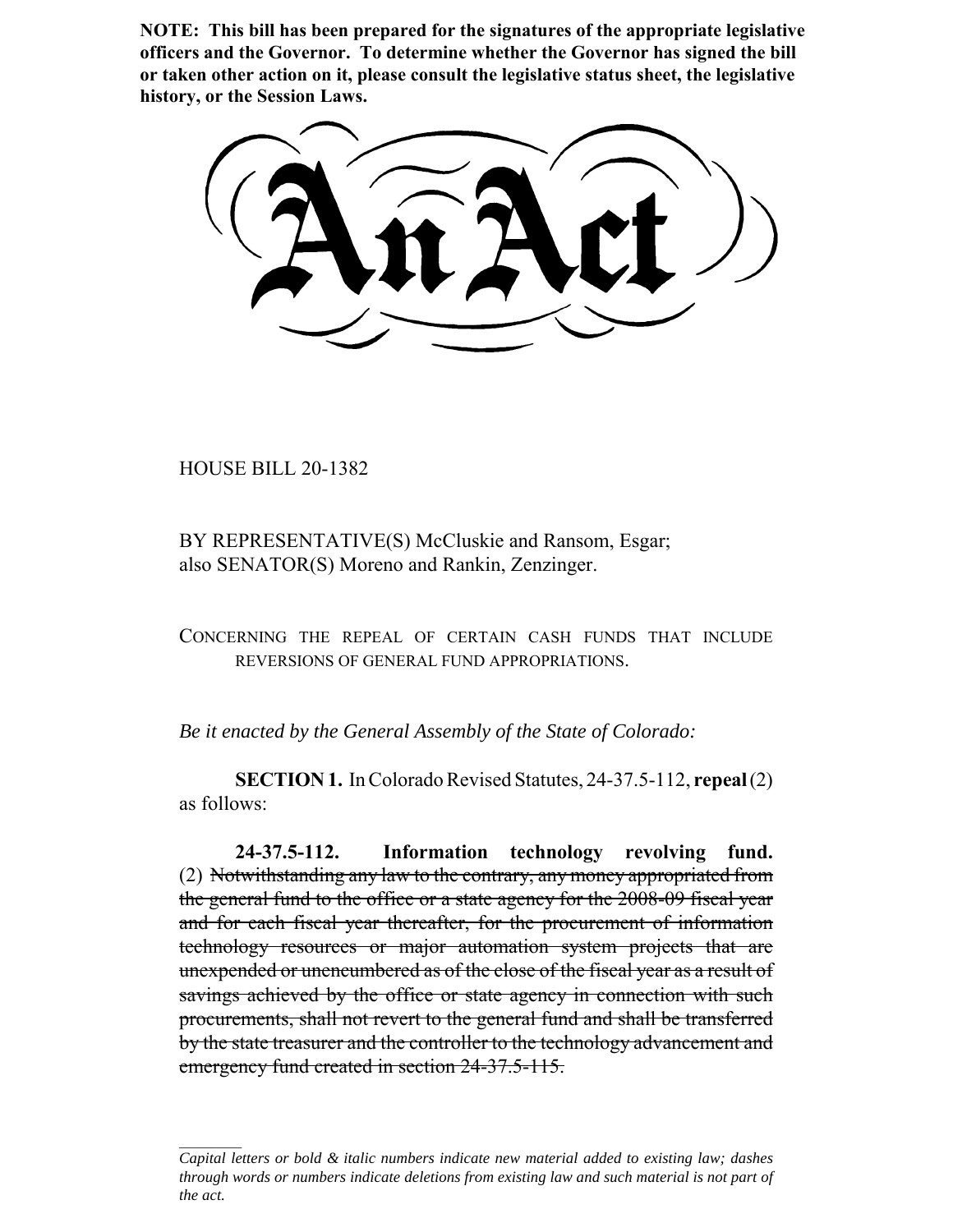**SECTION 2.** In Colorado Revised Statutes, 24-37.5-115, **add** (7) as follows:

**24-37.5-115. Technology advancement and emergency fund repeal.** (7) (a) ON THE EFFECTIVE DATE OF THIS SUBSECTION (7), THE STATE TREASURER SHALL TRANSFER THE UNEXPENDED AND UNENCUMBERED BALANCE FROM THE FUND TO THE GENERAL FUND.

(b) THIS SECTION IS REPEALED, EFFECTIVE JUNE 30, 2020.

**SECTION 3.** In Colorado Revised Statutes, 24-75-402, **repeal** (5)(ll) as follows:

**24-75-402. Cash funds - limit on uncommitted reserves reduction in the amount of fees - exclusions - repeal.** (5) Notwithstanding any provision of this section to the contrary, the following cash funds are excluded from the limitations specified in this section:

(ll) The technology advancement and emergency fund created in section 24-37.5-115;

**SECTION 4. Safety clause.** The general assembly hereby finds,